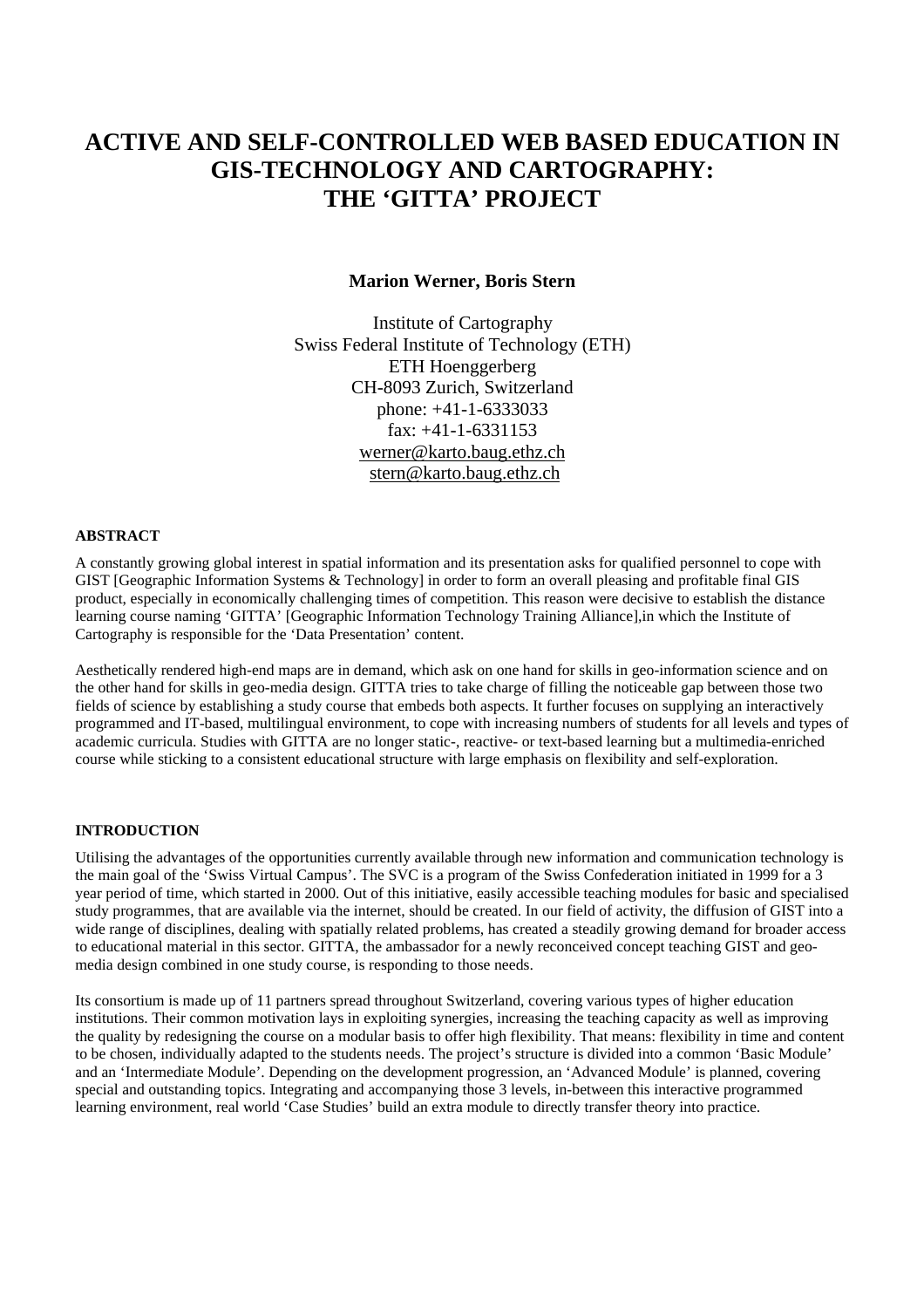According to teaching content about presentation of geographic issues, GITTA offers all-embracing content, dealing with 'Data Presentation'. A consistent educational structure, in accordance with classic didactics, still provides clear orientation possibilities beneath virtual mobility that enables every student to play an active role in the learning process. Adapted to those needs is the syllabus structure – held modular, with concluding units.

The 'Data Presentation' Module tackles issues like: What are the reasons for presentation and visualisation needs? How to present cartographic data in a pleasing way? What are the required layout design settings and their graphical semiology? How to analyse statistical data for thematic cartographic needs? and e.g. How does the import of GIS data-sets into a cartographic environment function? For the planned 'Advanced Module' the following question would be answered: What are the technical possibilities for presenting an interactive map on the web?

Nowadays the emphasis must lay on an outstanding production to be profitable. That means a concentration on quality and professionalism in organising an effective and efficient line of production. Cartographers not only create maps but their operational area has been extended to: Enrichment of magazine features by information graphics, 3-D visualisations or simulations, software-development and web-design. With the background of GIST handling and an overall understanding of aesthetic presentation in our visually oriented world, we want to prepare the student to be successful in this wide field.

In this paper, we first deal with the organisational aspects of GITTA and the integration of the 'Data Presentation' module into the GITTA course curriculum. In the second part we will point out the didactical mode of operation in its structure and its technical implementation. Finally we will introduce the actual product accompanied by examples, its handling and involvement into the curriculum.

# **1 THE ROLE OF CARTOGRAPHY IN GITTA**

Since the possibility of working with new web technologies exists, there were attempts of involving them in university education. Firstly, this new method of educating frees up valuable time for coaching and tutoring while creating substitutes for ex-cathedra teaching. Secondly, the benefit to reach the students via an additional channel opens another opportunity of motivation. In some cases it is better to offer web-based prepared content, depending on the individual way of thinking and learning, to bring forward drawing consequences between parts of information (1, page 70).

Cartography taught using classic didactic concepts often has some disadvantages listed as following:

- Theory is often separated from practical experiences
- The time span between content discussed in one lesson and the next is sometimes stretched over a week which creates a loss in orientation and link between the content
- The different depth of content preparation offers inhomogeneous and often redundant course substance
- An isolated view on cartographic aspects does not consider the demand for an overlapping knowledge that is compulsory nowadays for profitable work
- Offering appropriate material, e.g. maps, charts, good and bad examples and explications, etc., at the same time is often very difficult
- Visual explanations cannot be made while working on a higher level of abstraction

## **1.1 The Structure of GITTA and The 'Data Presentation'-Module**

The GITTA project aims to design a modular course structure which is based on the following elements: An adapted instructional design leads into the course environment, divided into 3 major levels, 'Basic'-, 'Intermediate'- and 'Advanced'-level. Each of these levels is populated by 'Modules'. The 'Modules' are educational components which bound a specific field of knowledge and leads to well-defined expertise and skills. The whole project is subdivided into 6 'Modules' that are built upon each other as you can see in figure 1. Each 'Module' touches a number of methods and techniques as well as their applications. In the 'Basic Module', foundations and basic methods in each technical domain, as shown in figure 1, are introduced.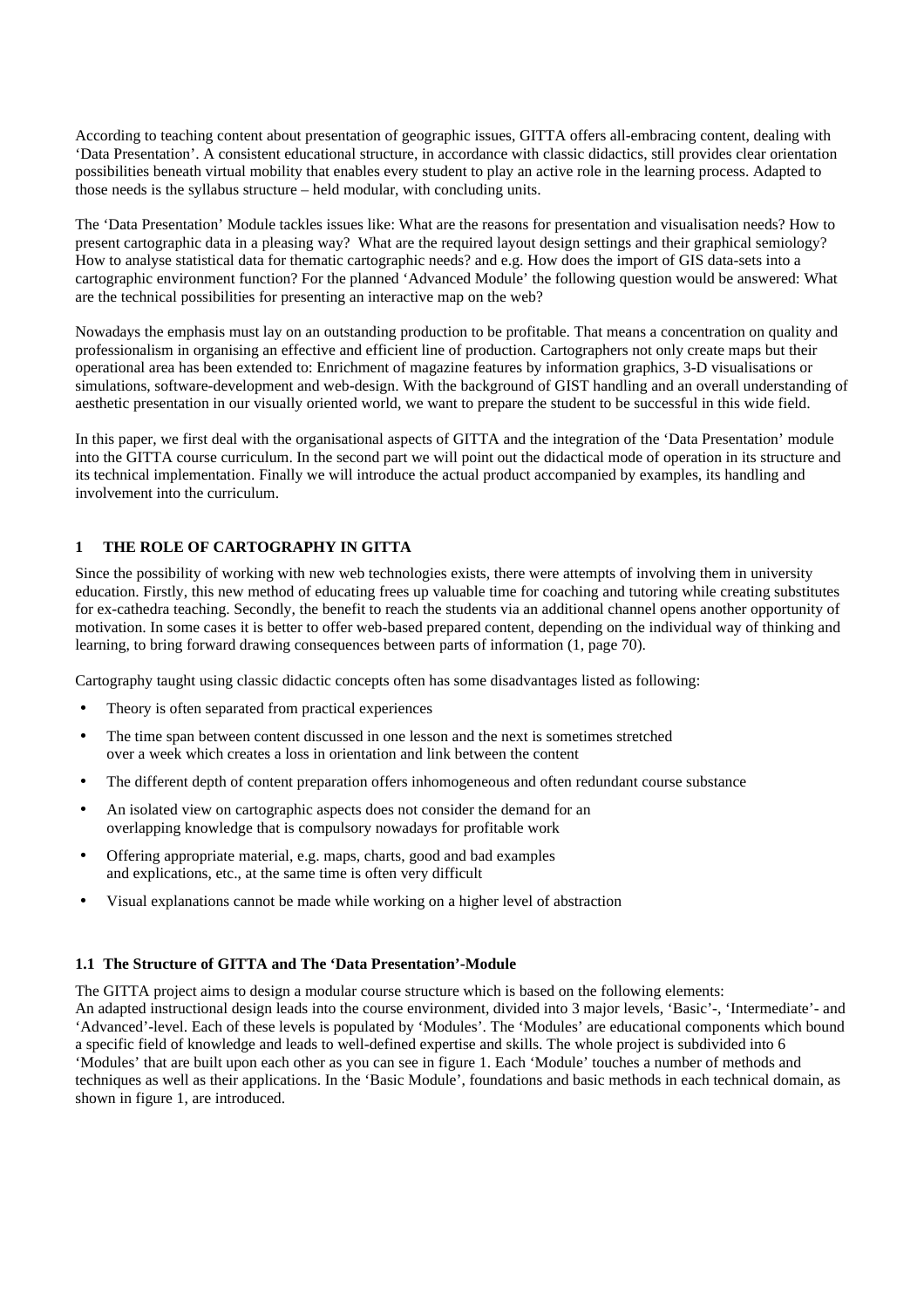



In the 'Intermediate'-level, the knowledge of these techniques is further developed. The level of abstraction is higher. The tackled techniques move from a general point of discussion down to a specialised level. Finally, units of the 'Advanced' level can concentrate on more specific issues and provide in-depth information on selected items. Accompanying the learning units, real-world 'Case-Studies' are an essential part of every level of learning; focussing on solidifying the theoretical knowledge in a case-based and trans-disciplinary form of studying GIS. Conceptual formulations are aligned so that students can prepare their individual work based on knowledge of the level they have completed. An introduction into the 'Case-Studies' is made visually by an explained illustration (figure 2) showing its cycle. Communication should firstly take place between students via e-mail, chat and whiteboard discussion before official help is requested.



Fig 2: 'Case Study'-Structure

The next smaller entity among 'Modules' is the 'Lesson', which combines the lore about a special field of the 'Module'. The entire course organisation is modular down to this 'Lesson'- level, what means that the choice of content to be integrated at any time can be made on this level. This guarantees in-depth information in small learning units that can be successfully completed step-by-step, as well as guaranteeing high flexibility whereby a clear learning target is defined to the student. The smallest building block is the 'Unit'. They are an amount of coursework that cover in-depth content about a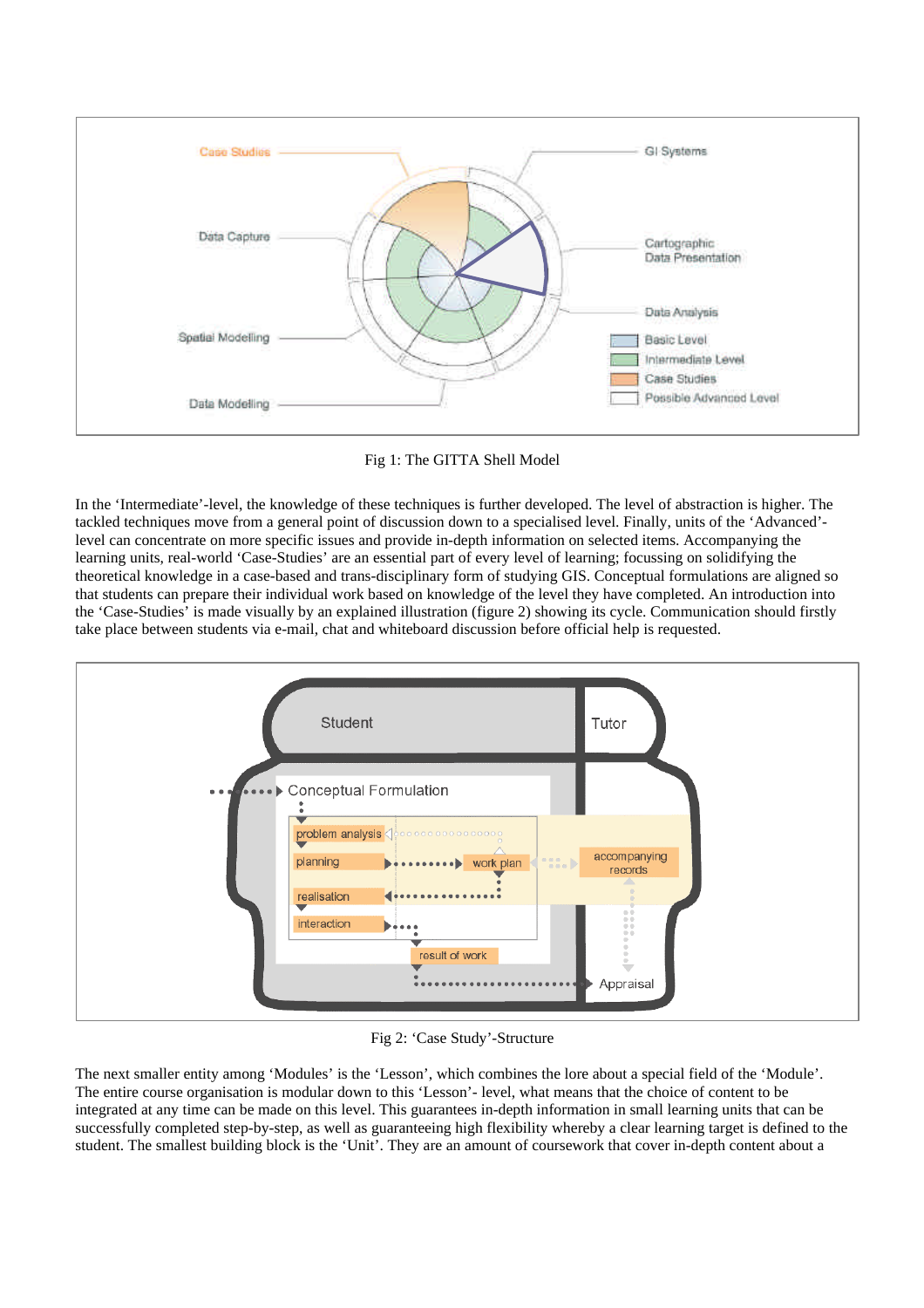specific topic. The overall lesson-counting-system is done in 'Credit Units' corresponding to the 'European Credit Transfer System', which will be counted on 'Lesson'-level. The overall workload is set to 4 credit units per level (1 CU = 30 hours).

Especially for the cartographic 'Data Presentation' Module, the curriculum is covered by the content shown in table 1:

|          | <b>Basic 'Data Presentation' content</b>                                                                                                                                                           | <b>Intermediate 'Data Presentation' content</b>                                                                                                                             |
|----------|----------------------------------------------------------------------------------------------------------------------------------------------------------------------------------------------------|-----------------------------------------------------------------------------------------------------------------------------------------------------------------------------|
| Lesson 1 | <b>Presentation and Visualisation Needs</b><br><b>Demand for Maps</b><br><b>Specially Ordered Maps</b><br><b>Legal Order Maps</b><br><b>Visualisation of Spatial Data</b><br><b>Map Types</b>      | <b>Statistics for Thematic Cartography</b><br><b>Statistical Diagramming</b><br><b>Classification Rules for Diagrams and Charts</b>                                         |
| Lesson 2 | Layout Design Settings / Graphical Semiology<br>Map Size and Scale<br>Definition and Organisation of Map Elements<br><b>Typographic Design</b><br><b>Colour Design</b><br><b>Readability Rules</b> | <b>Thematic Data Presentation</b><br>Data Presentation with Diagrams<br><b>Colour Schemes</b><br><b>Symbolisation of Map Elements</b><br>Standardisation and Classification |
| Lesson 3 | Cartographic Data Representation<br><b>Map Conception</b><br><b>Map User Needs</b>                                                                                                                 | <b>Instruments of Digital Cartography</b><br><b>Systems</b><br><b>Software Essentials</b><br>Range of Functions                                                             |
| Lesson 4 | <b>Generalisation of Map Data</b><br><b>Generalisation Concepts</b><br><b>Generalisation Procedures</b><br><b>Generalisation Methods</b>                                                           | <b>Handling of GIS Datasets</b><br>Data Transfer<br>Data Treatment<br>Data Output                                                                                           |
| Lesson 5 | <b>Topographic Cartography</b><br>Notion and Intentions<br><b>Content of Topographic Maps</b>                                                                                                      | <b>Map Output</b><br><b>Needs for High Quality Output</b><br><b>Map Media</b><br><b>Output Devices</b>                                                                      |

Table 1: Content of the 'Data Presentation'-Module

For the scheduled 'Data Presentation - Advanced Module', content covering Multimedia and Internet GIS is designated. The goal lays on understanding and applying methods of multimedia cartography for online-, offline- and 3D-applications, which include: authoring tools, basic knowledge mediation of Java, SVG, HTML and XML as well as other web standards useful for realising attractive maps via new communication techniques.

# **1.2 Positive Aspects of Teaching with GITTA**

Proposing a new structure for the GIST curriculum, the GITTA project fills the gap previously mentioned by strong convincing reasons: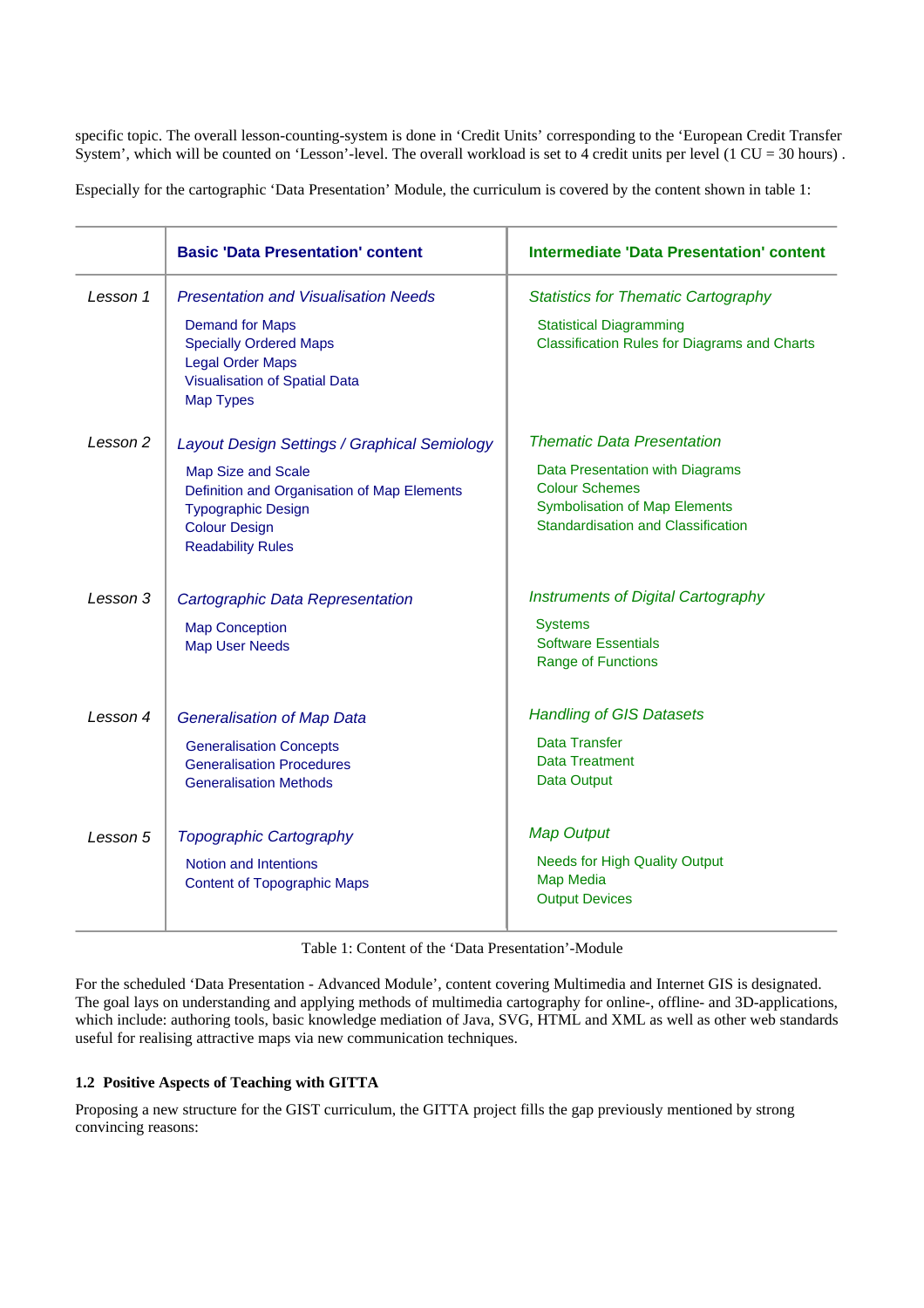- The proposed structure provides a large field to cartographic data presentation represented by 2 CU out of a total of 8 CU for the whole course ('Basic'- and 'Intermediate'-level).
- Small learning blocks, i.e., 'Units', guarantee efficient learning, since the project is laid out to demand short but steady phases of concentration from the student.
- The new structure brings consistency between the modules in order to globally enhance the quality of the overall curriculum and provides a clear view of the links between its modules.
- Learning happens in the same environment as the job of a cartographer is placed nowadays mainly computer-based.
- The course gives the opportunity to assist the student in means of time and organisation flexibility if using the course on its own. In addition to ex-cathedra teaching, an extra learning opportunity is offered to the learner by using online education not as an isolated tool, but as an adjunct to the overall education process. The general description for this type of learning is called 'blended learning' (1), we will come back to, in the next section.

# **2 GITTA DIDACTICS - CONCEPT AND TECHNIQUE**

Since we are living in the new era of a knowledge society we have to cope with very modified practices in contact with managing information. Since we use the computer more and more as a tool for gathering information, it becomes easier to also accept learning via this tool. Mostly we have to solve a problem like this example: creating an interactive map with connection to a database that can give us information about actual events for an exhibition, that the users might be able to consult via web or on location for better orientation, showing the services and attractions offered. For those cases, it is best to bring along competence in solving such tasks.

GITTA is especially designed for educating learners able to cope with such difficulties. GITTA tries to utilise available possibilities of the network plus classic didactical learning methods into an integrated learning concept. On one hand it offers learning, communication possibilities, information and an exchange of knowledge without binding to the time-factor. On the other hand, social contact and further discussions of the learned tasks, as well as possibilities for additional help can be met by a traditional classroom meeting. A necessary pre-condition therefor is a highly modular content database where the elements (text, illustration, animation, video, etc.) are saved separately. Each institution of the GITTA partners has its own experts looking after the current content and its composition. Depending which user group the course should reach, the lessons can be arranged to the individual needs.

To transfer the learning process in accordance with classic didactics, into an e-learning version, a consistent educational structure is most important not only for orientation but also for a positive result in course completion. On one hand the aim lies on its modular structure to ensure flexibility, personal obligingness, virtual and real mobility to each student, and on the other hand the aim is to ensure the compliance of traditional teaching elements that provide:

- student support on social side and techniques,
- co-ordination of the course,
- feedback on immediately occurring questions.
- individual empathy for each different character of a student to hold the motivation on a high level,
- communication exchange between the learners and
- a pleasant learning environment that does not generate frustration.

#### **2.1 The Didactical Approach – The 'ECLASSS'-Structure**

The question arises: How can such a synergy be organised? Out of the named aspects, GITTA adopts the ECLASSSstructure beneath the traditional classroom meetings. The ECLASSS-structure, originally designed by M. Gerson (2) and adapted to the needs of GITTA is the acronym for:

 $E =$  Explain **C** = Clarify  $L =$  Look **A** = Act **S** = Share **S** = Self-Assessment **S** = Summary

The '**E**' equals to the introductory statements made before each single lecture unit in a class. An example for an entry could be: What is to be discussed and in which context does the assignment fit that gives an explanation why this topic is being introduced and its historical perspective?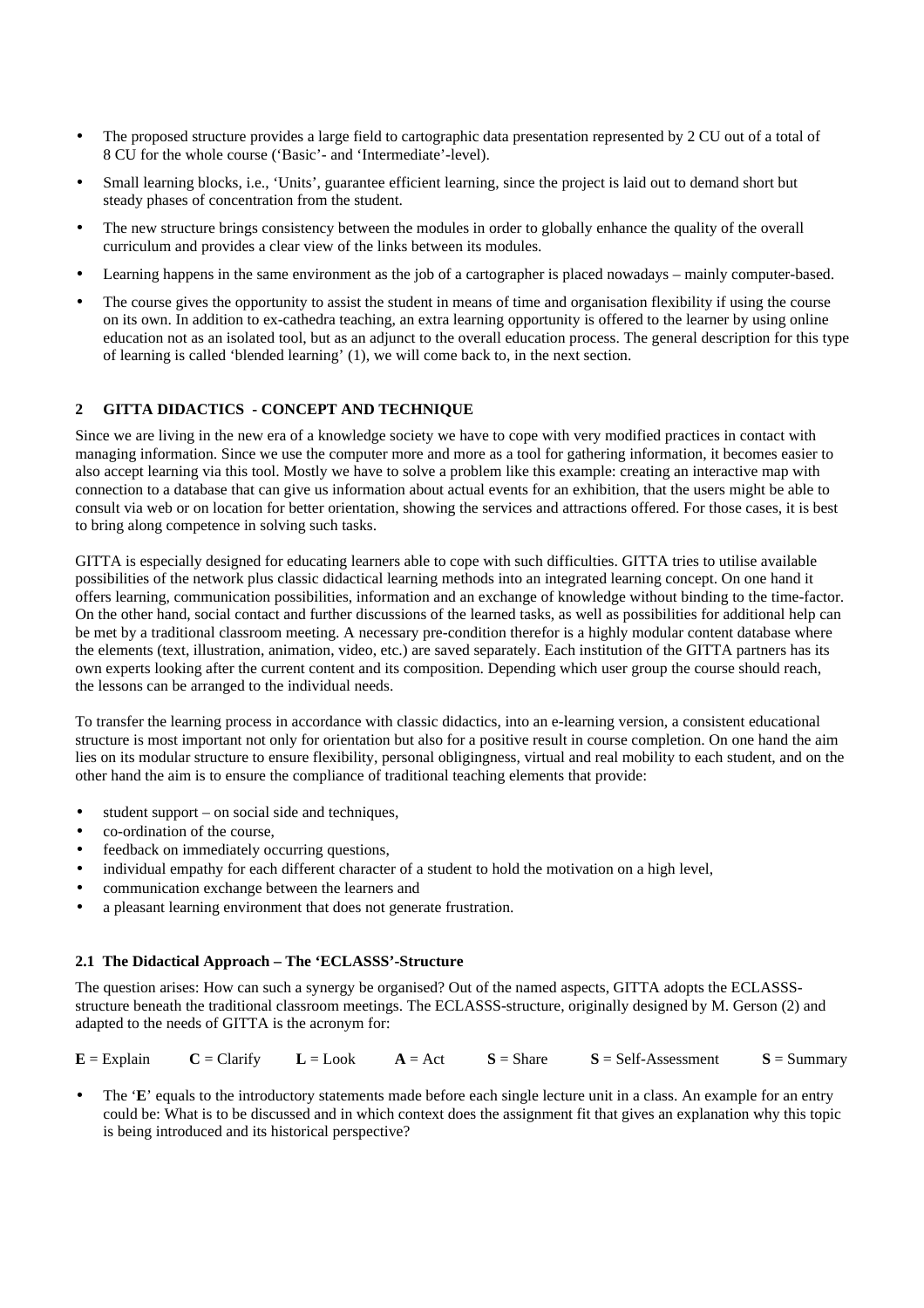- The '**C**' represents the core of what is being taught in a unit and its key concept. In this section the reading of facts is inevitable. GIST concepts are conveyed, depending on the module. In our case, 'Data Presentation', a short example is shown to make the problem visual for the students.
- The '**L**' allows the students to review examples or samples that model what should be taught. It defines the main point, through illustrations, animations, videos, whiteboard activities and e.g., student presentations which clarify the named topic.
- The 'A' is to encourage the student to practice what has just been taught. It equals the classical lab exercises and handson workshops. It should be an important integrative part of the on-line learning course, as it actively engages the students. Into this category fall actions such as solving and experiencing online interactivity or simply setting a date for the next meeting in the institution's computer-laboratory.
- The first '**S**' stands for interactive and virtual classroom meetings with the aim of discussing a theme that is given along with strict rules. This might happen via e-mail, chat-rooms or discussion listservers as well as drawing an illustration in whiteboard-group-discussions.
- The second '**S**' should give students the opportunity to test for themselves, what they have learned. Important here is the feedback that needs to be given on each finished test to involve the learner and show him, compared to a traditional teacher, what has been good or bad – a constructive description is postulated, prepared in advance!
- The third '**S**' is a new point added to M.Gerson's (2) structure. It should round a unit and find a conclusion to point out the main facts shown in this unit, what was learned and possibly also further expectations.

This structure once used, forms a unit surrounded by keywords that point out the main facts and clarifies the expectations concerning the user. Within the unit, special terms might be marked and be linked to a glossary – including overall definitions. With the manner GITTA addresses the students, situated learning should be promoted. For the first time, the opportunity to learn parts of the cartography course in everyone's own speed is given. Depending on the individual privilege they might start with elements they are most interested in. Regarding to studies (3), students will be most efficient where they do have their biggest deficit.

# **2.2 The Technical Implementation**

Keeping the theoretically planned flexibility also adaptable in practice, an equivalent implementation strategy could be found using XML (eXtensible Markup Language) that was designed to describe data and what data is. GITTA makes use of this cross-platform, software and hardware independent tool for transmitting information because content and presentation can be separated to allow various adaptations in the future (see Figure 3).



Fig. 3: The Technical Background and Realisation of GITTA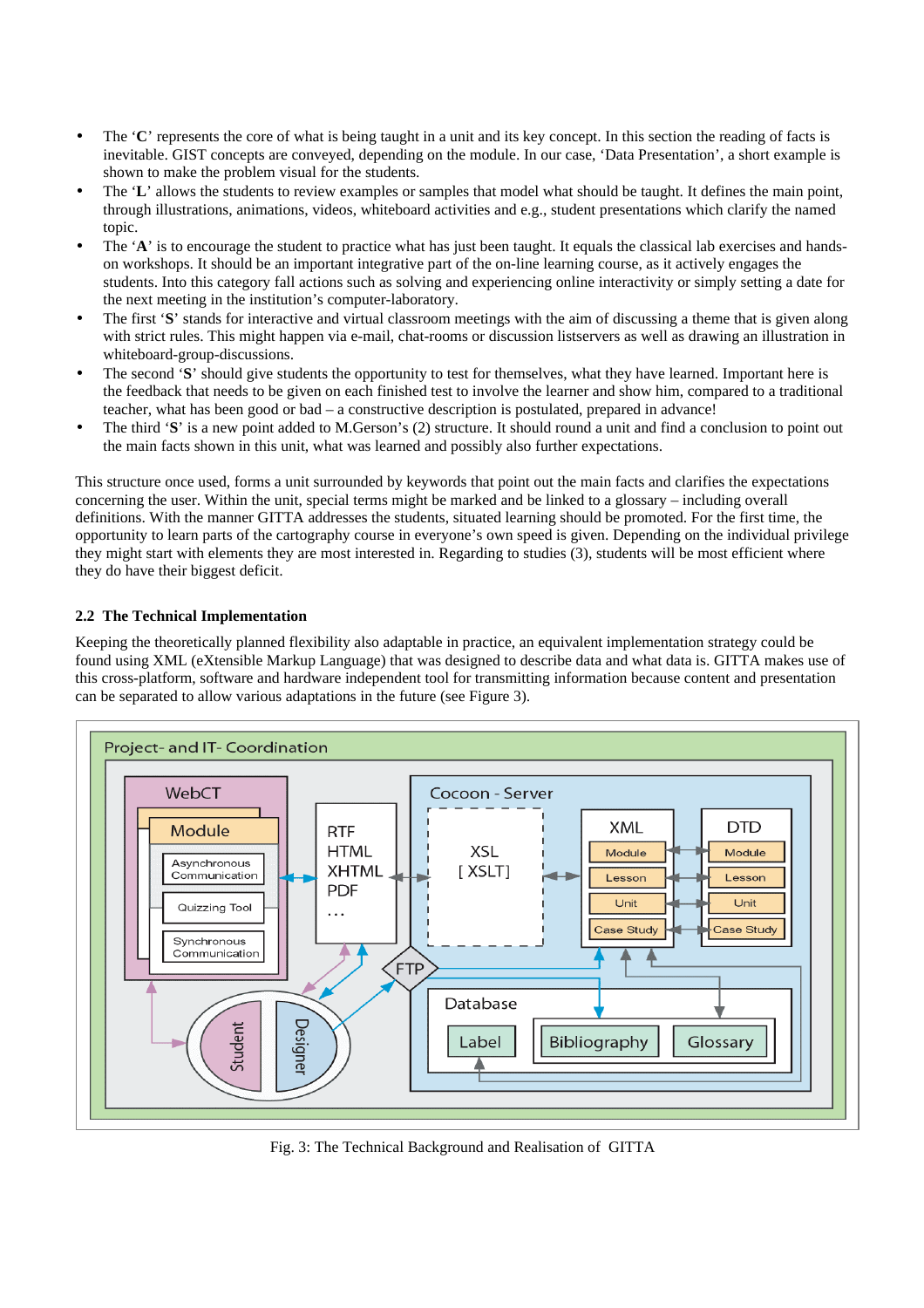With help of meta-information, each and every information unit can be directly addressed and updated what speaks in favour for easy continuation. XML gives the opportunity to structure the content in a standardised form by using a DTD (Document Type Definition). GITTA converted the pedagogical ECLASSS-model into a DTD-specification which fixed the syntax of valid element types and their structure, thus allowing data exchange between the GITTA authors.

XSL (Extensible Stylesheet Language) translates the content files – including text, illustration, animation, video, etc.- via XSLT (Extensible Stylesheet Language Transformation) into e.g. XHTML (Extensible HyperText Markup Language) to define patterns and format the layout of the final document-view. Beneath these server-side procedures, the actual access to GITTA from student-side happens pending further notice via 'WebCT' – as GITTA is flexible enough not to be fixed on a specific commercial product. WebCT is a course management system with a complete set of easy-to-use teaching and learning tools for course development, course delivery and course administration to serve broader student populations (4). GITTA only executes the display of its content, stored in GITTA's server-side database, via WebCT. Additionally, GITTA makes use of the quizzing tool within this management system as well as using the interaction tools for performing the 'Share'-part via such media as whiteboard discussion.

The newest browser versions fully support the official W3C XSL recommendations that generate correct display and function (at the time of testing in mid 2003 Internet Explorer version 6 or Netscape 6.2 respectively Mozilla 1.0 were currently available). In future, new versions of these browsers will also support the W3C XSL. One concern of GITTA is to be independent of a certain product and giving everyone his freedom in choosing their preferred tool .

# **3 CARTOGRAPHY-COURSE CYCLE WITHIN GITTA**

The traditional lectures in Cartography at the Institute of Cartography are attended by different students coming from various departments, such as Geography, Geomatics, Geology or Environmental Sciences, etc.. Accompanying to lectures, practical exercises are offered on different levels and with numerous themes. The complete program may be extracted from the following web-side: http://www.karto.ethz.ch/teaching/teaching.html. GITTA will be integrated into the syllabus accompanying to lectures, either preliminary or during a lecture and for intensive preparation before exams. The content conveyed via the 'Data Presentation' online course is compulsory and will be part of the final cartographic exams.

#### **3.1 Introducing the Course to the Students**

Before starting with the cartographic course within GITTA, a brief introduction into the newly added learning environment is obligatory. Great value, thereby, is set on personally involving students and establishing a positive relationship to the previously unknown electronic medium. The handling of the course management system, as well as the introduction of the contact personnel is one main task. Another emphasis is introducing GITTA itself to the learners, that includes familiarising the specific symbolisation and navigation. At the same stage, the course's structure is presented.

Figure 4 for instance, shows the appearance of the first lesson out of the 'Basic Data Presentation Module'. With the beginning of the ex-cathedra lectures, the online course-modules will be activated. Depending on the period of time a course is held, lessons can be hidden or activated for the student-view. While students work with GITTA, the tutor may either track the student's activities during their work with WebCT or may do a course tracking. Tracking the student has the advantage to see how long a person stays on one course-page and shows which pages are visited. A review on all participants after the online-phase shows if the content has been easy understandable or if changes due to over-ambiguous course creation need to be done. The quizzes in the end of a unit or lesson are involved into the tracking-procedure to show the tutor the deficits each individual student group may have. In such cases, in depth considerations during the cartography course attendance at the University can be done or the online-version be adapted. Feedback from student-side or tutor-side is another valuable function to keep track of the students activities and the tutors impression, if considered from the other side.

#### **3.2 Requirements**

Optionally for the students is the enrolment into one of the named traditional study courses. The necessary electronic kit to attend the online cartography course at the University is provided by the individual institute, in this case the Institute of Cartography. If the students want to access the course from their home work-station, they would need the following equipment: a computer with internet connection plus the browser versions as listed in section 2.2.. Additionally, the Adobe Flash plug-in, an SVG viewer, QuickTime VR viewer and the Adobe AcrobatReader are advisable for optimal functionality.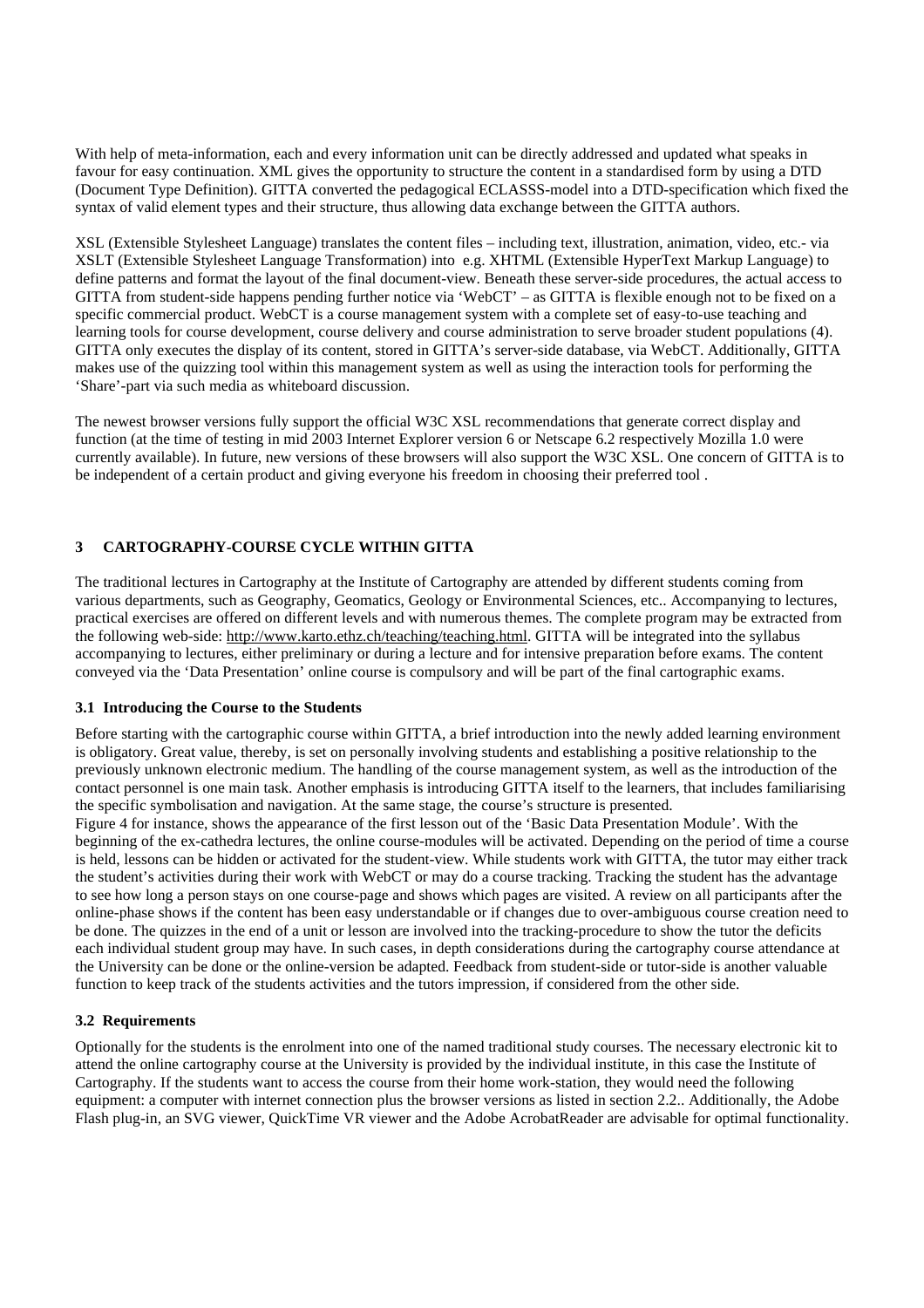

Figure 4: Excerpt of the 'Basic Data Presentation Module' showing the 'Lesson level'. From here students have access to the following units: 'Demand for Maps', 'Specially Ordered Maps', 'Legal Ordered Maps', 'Visualisation of Spatial Data' and 'Map Types'.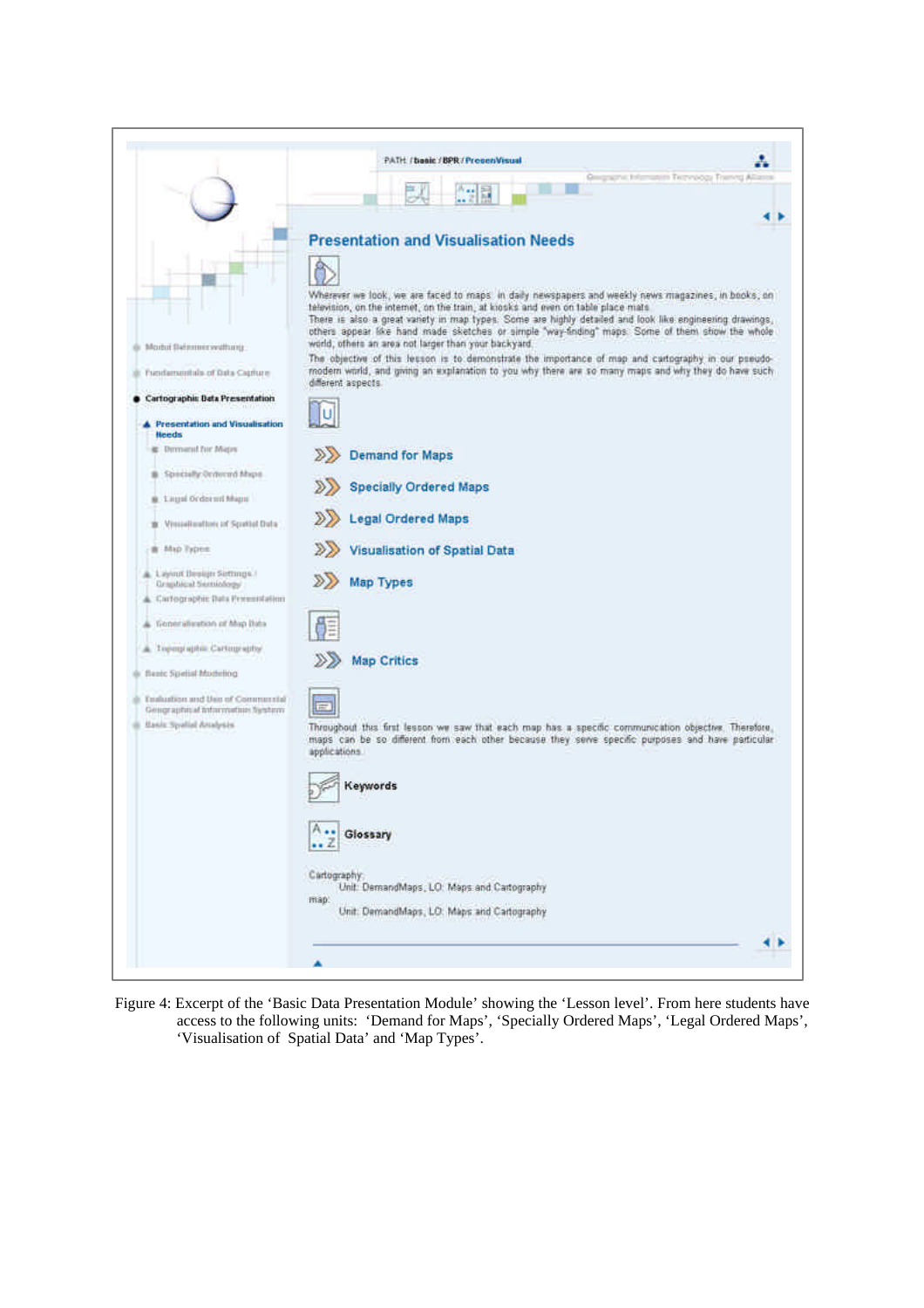## **3.3 Examples**

Figure 5 displays an example of a unit-view based on the link in Figure 4, where content concerning 'Map Types' is shown. The chapter starts with a 'clarifying' part, followed by a 'look' part. Both sections are identified by symbols GITTA uses for encoding a certain meaning. As far as possible they are self-explanatory to ease the handling. To make it visual for the students, an animation in form of a slideshow covers several typical map examples in the look part.



| Learning Objective:  'Maps for Public Information and Education' |
|------------------------------------------------------------------|

The innovation that is offered by GITTA are the numerous animations and interactive possibilities. Figures 6 and 7 are two examples pointing out the difference of learning Cartography with GITTA by attracting the learner to involve himself into the active and self-controlled web-based education.